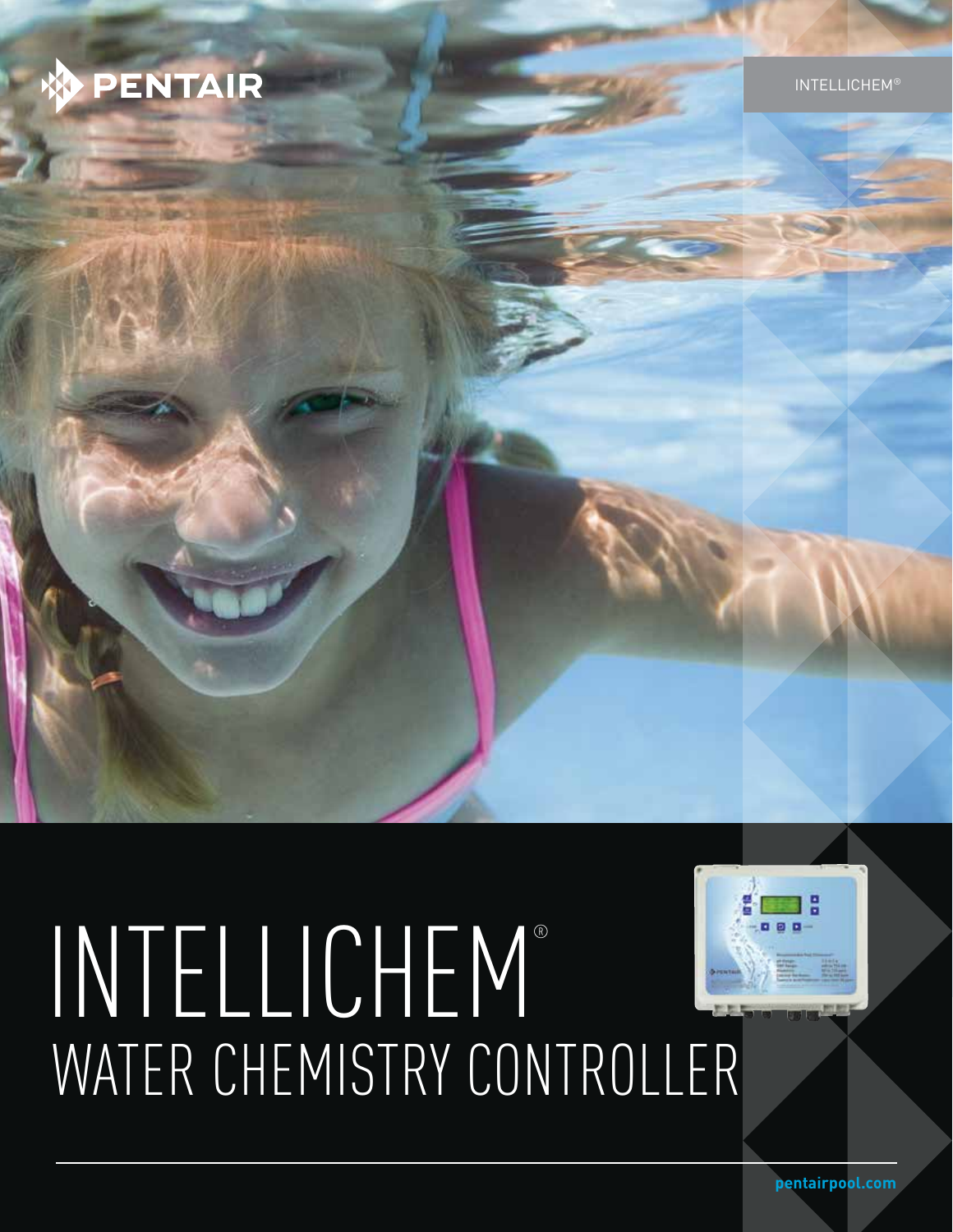## INTRODUCING THE **INTELLICHEM®** WATER CHEMISTRY CONTROLLER

### **FOR ULTIMATE POOL CHEMICAL MANAGEMENT AND CONVENIENCE**

Step up to the new IntelliChem controller pool chemical management system. The IntelliChem controller automatically monitors your pH and sanitizing levels and delivers just the right amount of chemicals to keep your pool clearer, safer and ready to enjoy…anytime.

The IntelliChem controller can work solo or in tandem with other Pentair automation products. A built-in Langelier Saturation Index calculator lets you know when your pool water is in or out of balance.

With IntelliChem controllers continuously checking and automatically dispensing the perfect sanitizing levels, you avoid the harsh chemical swings that can lead to burning eyes, itchy skin and bleached out bathing suits…or worse, costly and timeconsuming maintenance to correct your water chemistry problems.

For the ultimate in streamlined control and convenience, pair the IntelliChem controller with an EasyTouch®, IntelliTouch® or SunTouch® Control System. Add the ScreenLogic2® Interface, and enjoy pool and spa control using a PC, Mac® computer, iPad®, iPhone®, or iPod touch® mobile digital device or Android® device, anywhere…anytime.

Benefits include:

- Eliminates the time and guesswork that lead to imbalances as bather loads change and airborne contaminants invade your pool.
- Eliminates eye and skin irritation and the odor caused by out-of-balance water conditions.
- Helps protect your pool equipment from corrosion caused when pH swings in and out of balance.
- Minimizes chemical costs by adding chemicals with precision, and only when needed, to eliminate waste. No more manual handling of chlorine and acid.
- Makes sanitizer more effective by eliminating fluctuations in pH level.
- Auto Setup/Configuration wizard makes start-up quick and easy.

There's no better way to maintain safer, clearer, irritation-free pool water than with an IntelliChem controller.

### **An Eco Select® Brand Product**

The IntelliChem water chemistry controller has earned the Eco Select brand distinction

as one of the "greenest" and most efficient choices from Pentair.



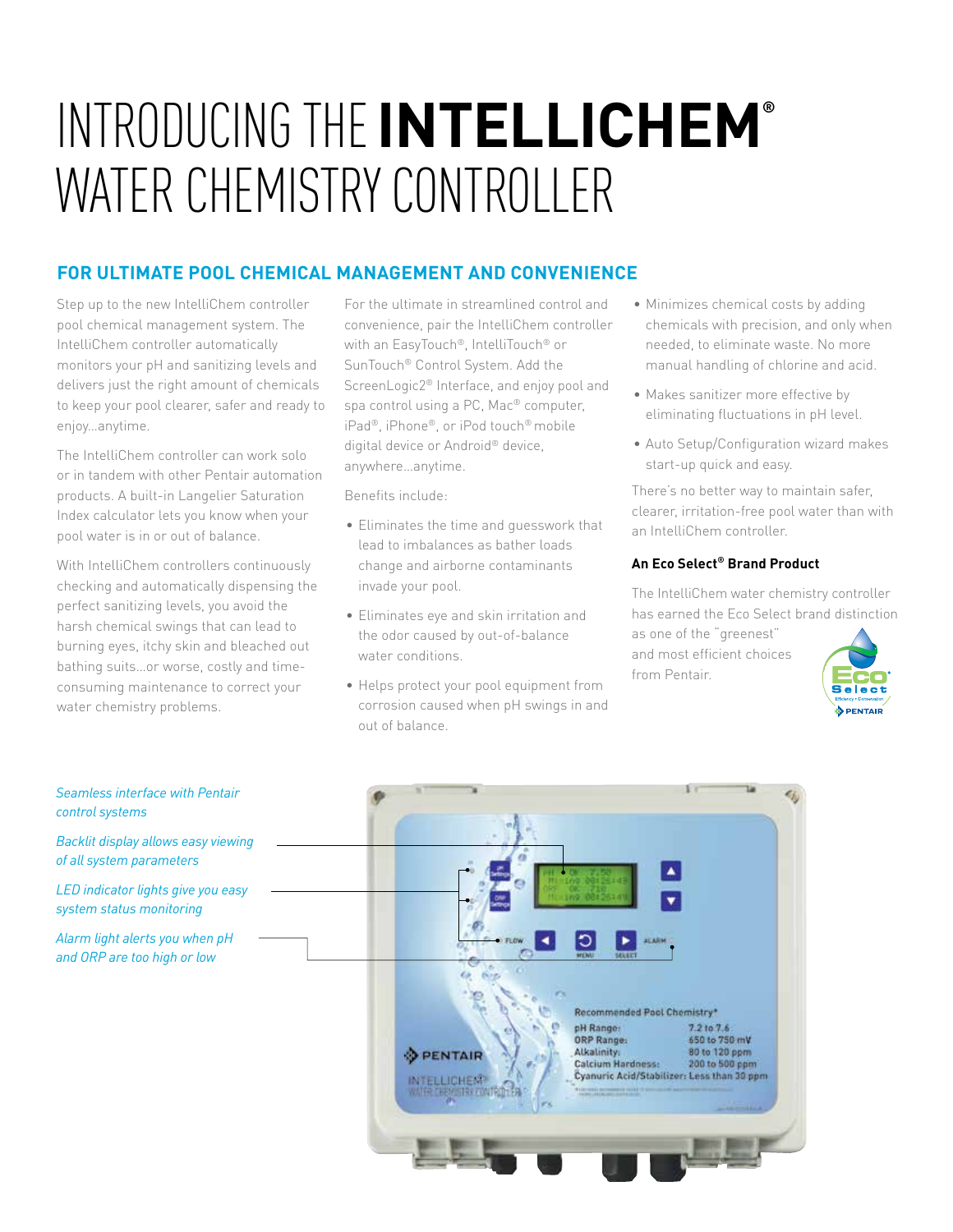